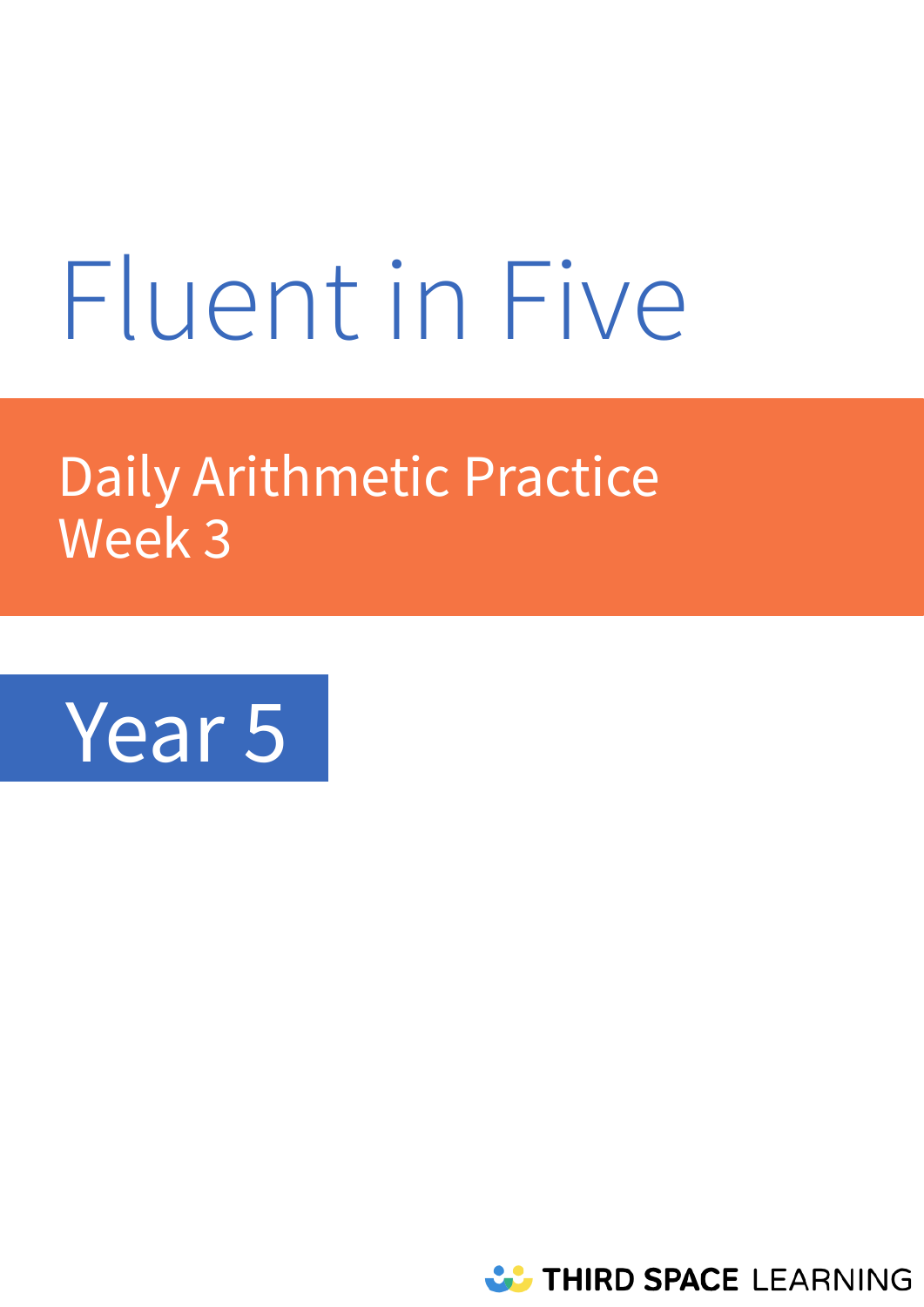## Year 5 - Week 3

**Please note, we always recommend reading 'Your Guide to Using Fluent in Five' before using these resources with your class.** 

### This week in a nutshell

By this week, children should have become familiar with the Fluent in Five challenge, and therefore the number of questions per day increases to 5, with 2 of these questions likely to require a written method.

- Mental multiplication focuses on multiplying multiples of 10 by other multiples of 10 (e.g 70 x 60)
- Mental addition focuses on adding multiples of 10 where the answer crosses into the thousands.
- Mental subtraction involves subtracting multiples of 10 using the inverse relationship.
- Fraction questions this week involve finding fractions of non-unit fractions (e.g.  $\frac{3}{5}$  of 30) 5
- Written addition and subtraction calculations this week cross the place value boundaries in at least 2 places.
- Both written multiplication and division is based on the 8 times table.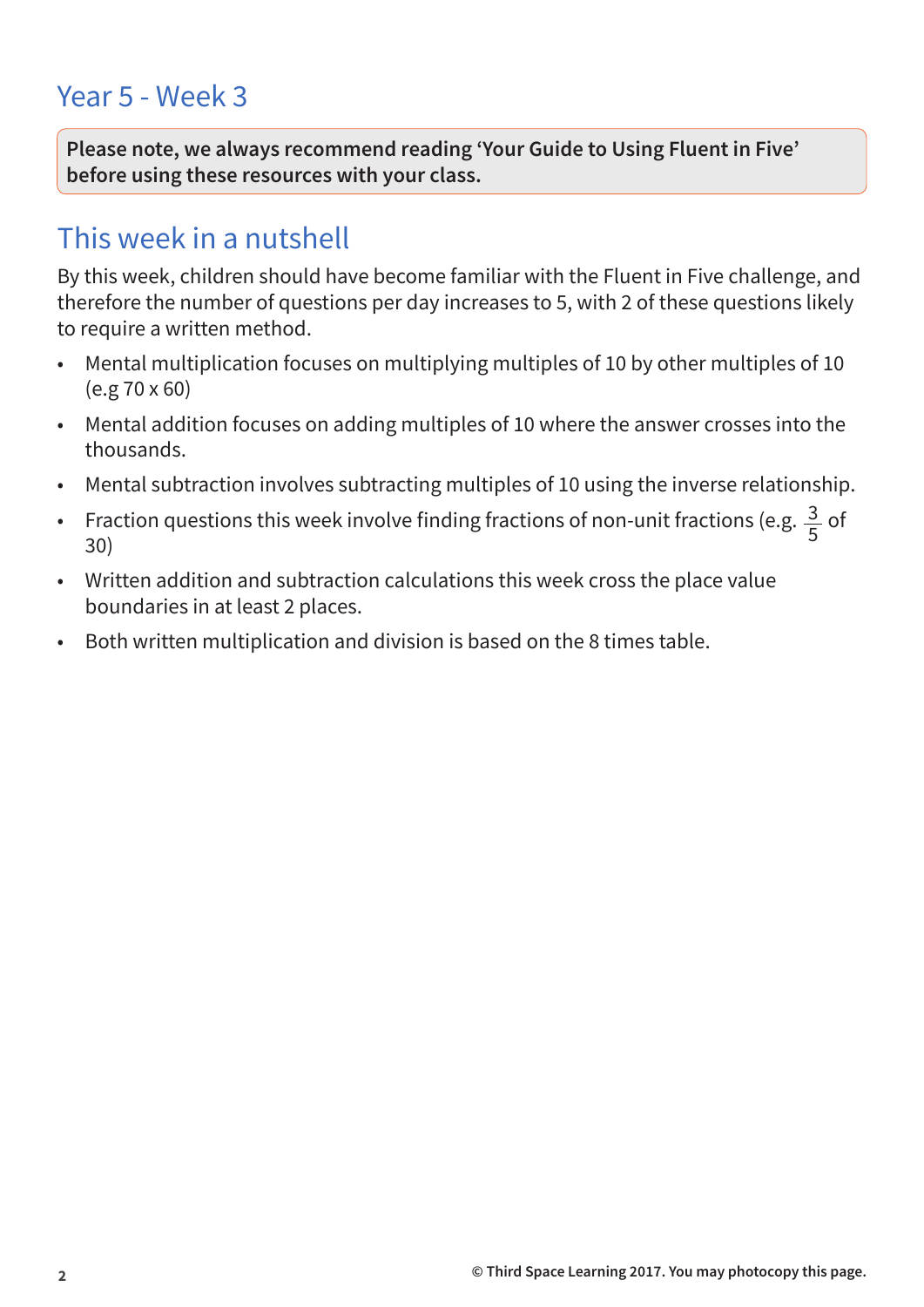| 1 |  | $80 + 70 =$ |  |  |  |  |  |  |  |  |  |          |
|---|--|-------------|--|--|--|--|--|--|--|--|--|----------|
|   |  |             |  |  |  |  |  |  |  |  |  |          |
|   |  |             |  |  |  |  |  |  |  |  |  |          |
|   |  |             |  |  |  |  |  |  |  |  |  |          |
|   |  |             |  |  |  |  |  |  |  |  |  |          |
|   |  |             |  |  |  |  |  |  |  |  |  |          |
|   |  |             |  |  |  |  |  |  |  |  |  |          |
|   |  |             |  |  |  |  |  |  |  |  |  | $1$ mark |
|   |  |             |  |  |  |  |  |  |  |  |  |          |

| $\overline{2}$ |  | $60 \times 40 =$ |  |  |  |  |  |  |  |  |          |
|----------------|--|------------------|--|--|--|--|--|--|--|--|----------|
|                |  |                  |  |  |  |  |  |  |  |  |          |
|                |  |                  |  |  |  |  |  |  |  |  |          |
|                |  |                  |  |  |  |  |  |  |  |  |          |
|                |  |                  |  |  |  |  |  |  |  |  |          |
|                |  |                  |  |  |  |  |  |  |  |  |          |
|                |  |                  |  |  |  |  |  |  |  |  |          |
|                |  |                  |  |  |  |  |  |  |  |  | $1$ mark |
|                |  |                  |  |  |  |  |  |  |  |  |          |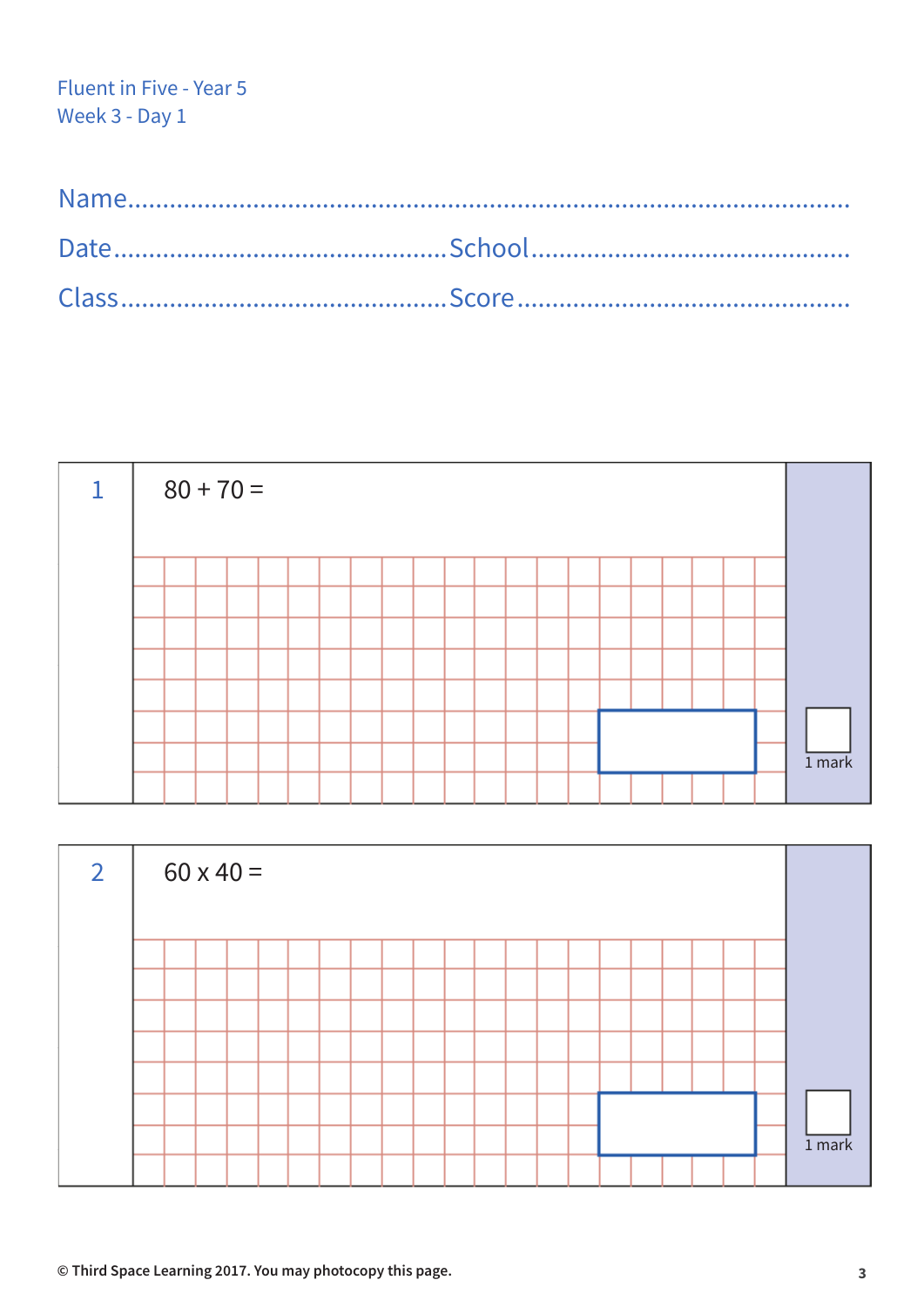



| $5\overline{5}$ |  |  | $4,543 + 5,567 =$ |  |  |  |  |  |  |  |        |
|-----------------|--|--|-------------------|--|--|--|--|--|--|--|--------|
|                 |  |  |                   |  |  |  |  |  |  |  |        |
|                 |  |  |                   |  |  |  |  |  |  |  |        |
|                 |  |  |                   |  |  |  |  |  |  |  |        |
|                 |  |  |                   |  |  |  |  |  |  |  |        |
|                 |  |  |                   |  |  |  |  |  |  |  |        |
|                 |  |  |                   |  |  |  |  |  |  |  |        |
|                 |  |  |                   |  |  |  |  |  |  |  | 1 mark |
|                 |  |  |                   |  |  |  |  |  |  |  |        |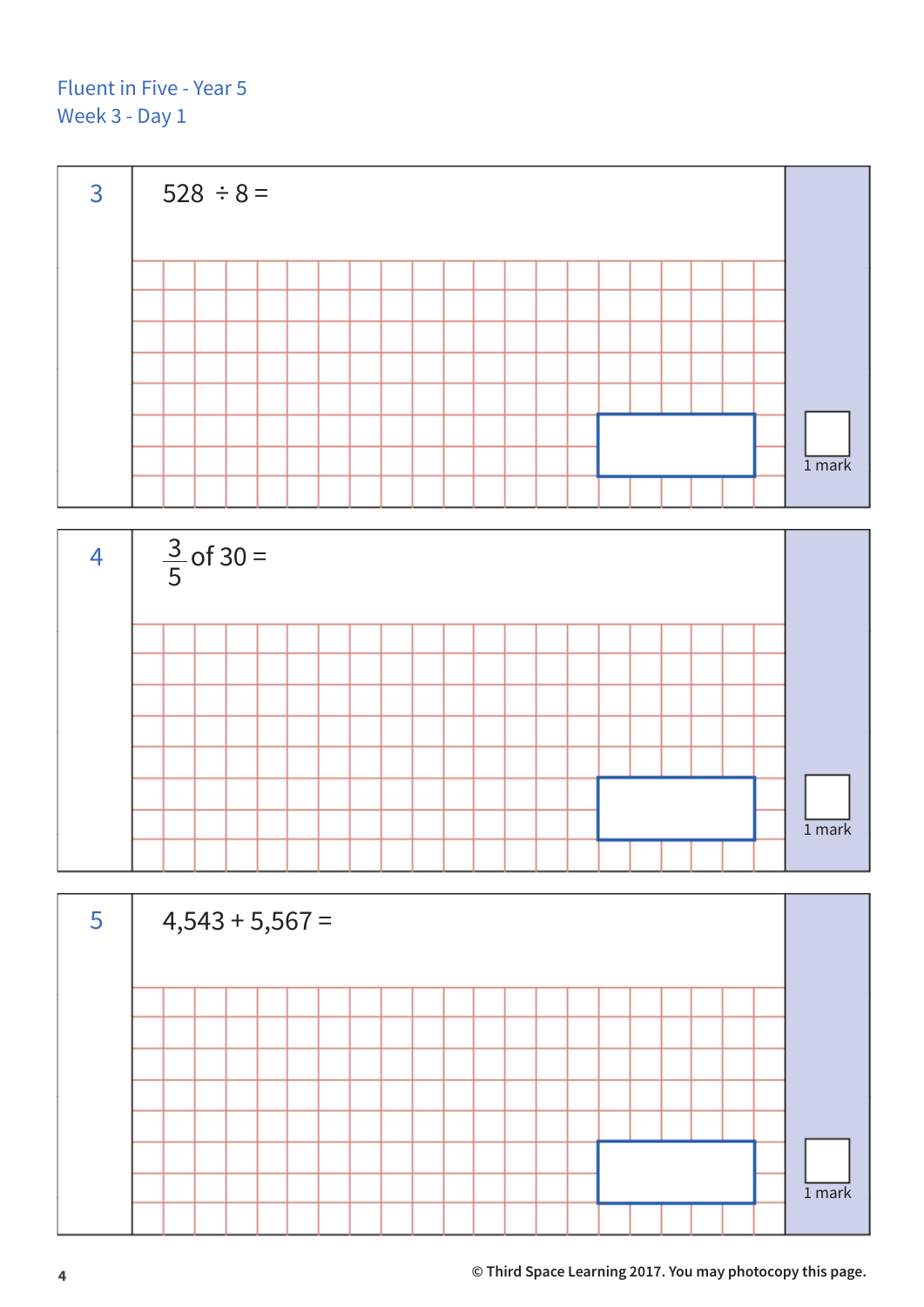#### Answer Sheet

- 1.  $80 + 70 = 150$  (M)
- 2.  $60 \times 40 = 2,400 \text{ (M)}$
- 3.  $528 \div 8 = 66$  (W)
- 4.  $\frac{3}{5}$  of 30 = **18** (M) **5**
- 5. 4,543 + 5,567 = **10,110** (W)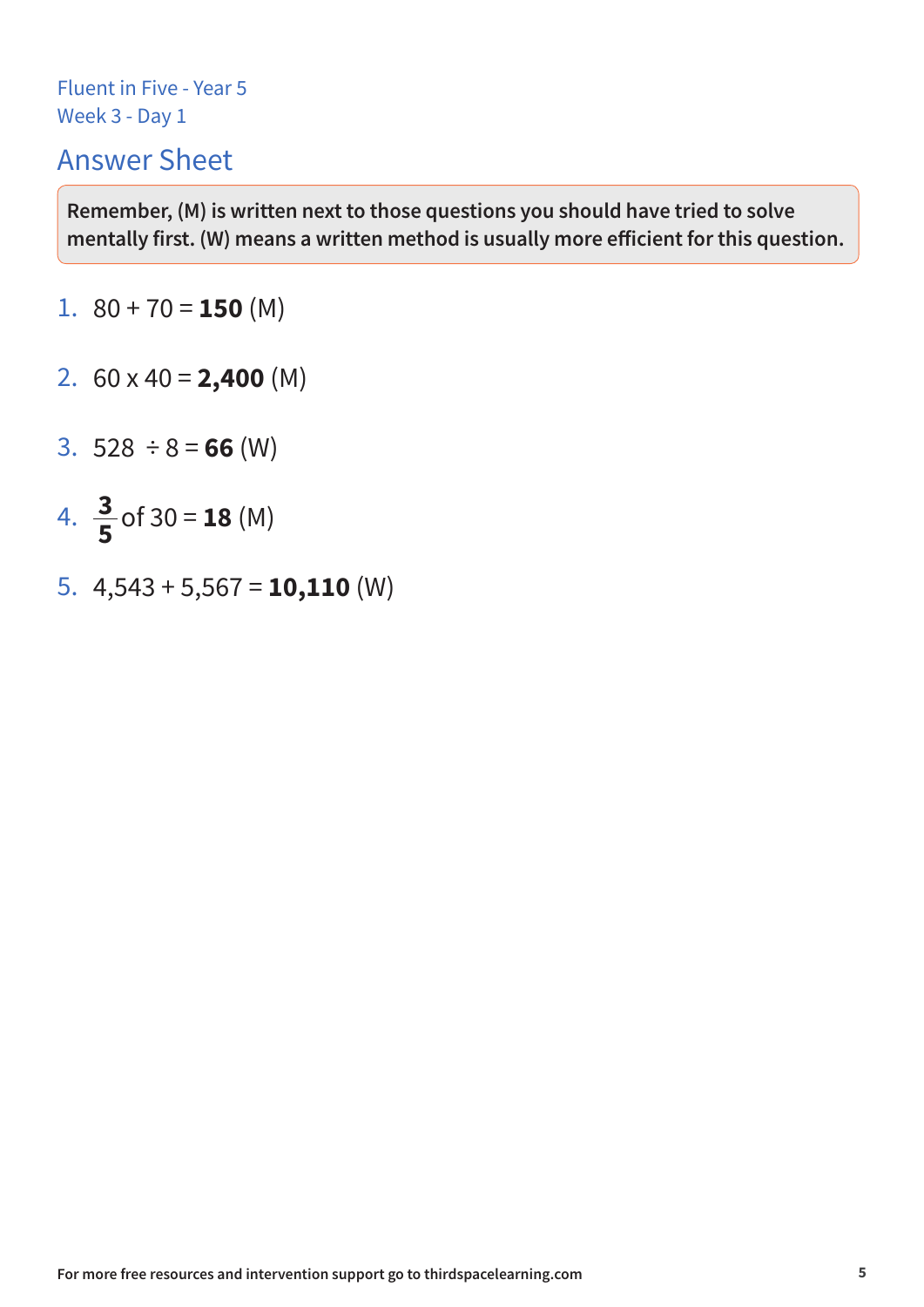| 1 | $80 \times 50 =$ |  |  |  |  |  |  |  |  |  |          |
|---|------------------|--|--|--|--|--|--|--|--|--|----------|
|   |                  |  |  |  |  |  |  |  |  |  |          |
|   |                  |  |  |  |  |  |  |  |  |  |          |
|   |                  |  |  |  |  |  |  |  |  |  |          |
|   |                  |  |  |  |  |  |  |  |  |  |          |
|   |                  |  |  |  |  |  |  |  |  |  |          |
|   |                  |  |  |  |  |  |  |  |  |  |          |
|   |                  |  |  |  |  |  |  |  |  |  | $1$ mark |
|   |                  |  |  |  |  |  |  |  |  |  |          |

| $\overline{2}$ | $600 + 800 =$ |  |  |  |  |  |  |  |  |  |        |
|----------------|---------------|--|--|--|--|--|--|--|--|--|--------|
|                |               |  |  |  |  |  |  |  |  |  |        |
|                |               |  |  |  |  |  |  |  |  |  |        |
|                |               |  |  |  |  |  |  |  |  |  |        |
|                |               |  |  |  |  |  |  |  |  |  |        |
|                |               |  |  |  |  |  |  |  |  |  |        |
|                |               |  |  |  |  |  |  |  |  |  |        |
|                |               |  |  |  |  |  |  |  |  |  |        |
|                |               |  |  |  |  |  |  |  |  |  | 1 mark |
|                |               |  |  |  |  |  |  |  |  |  |        |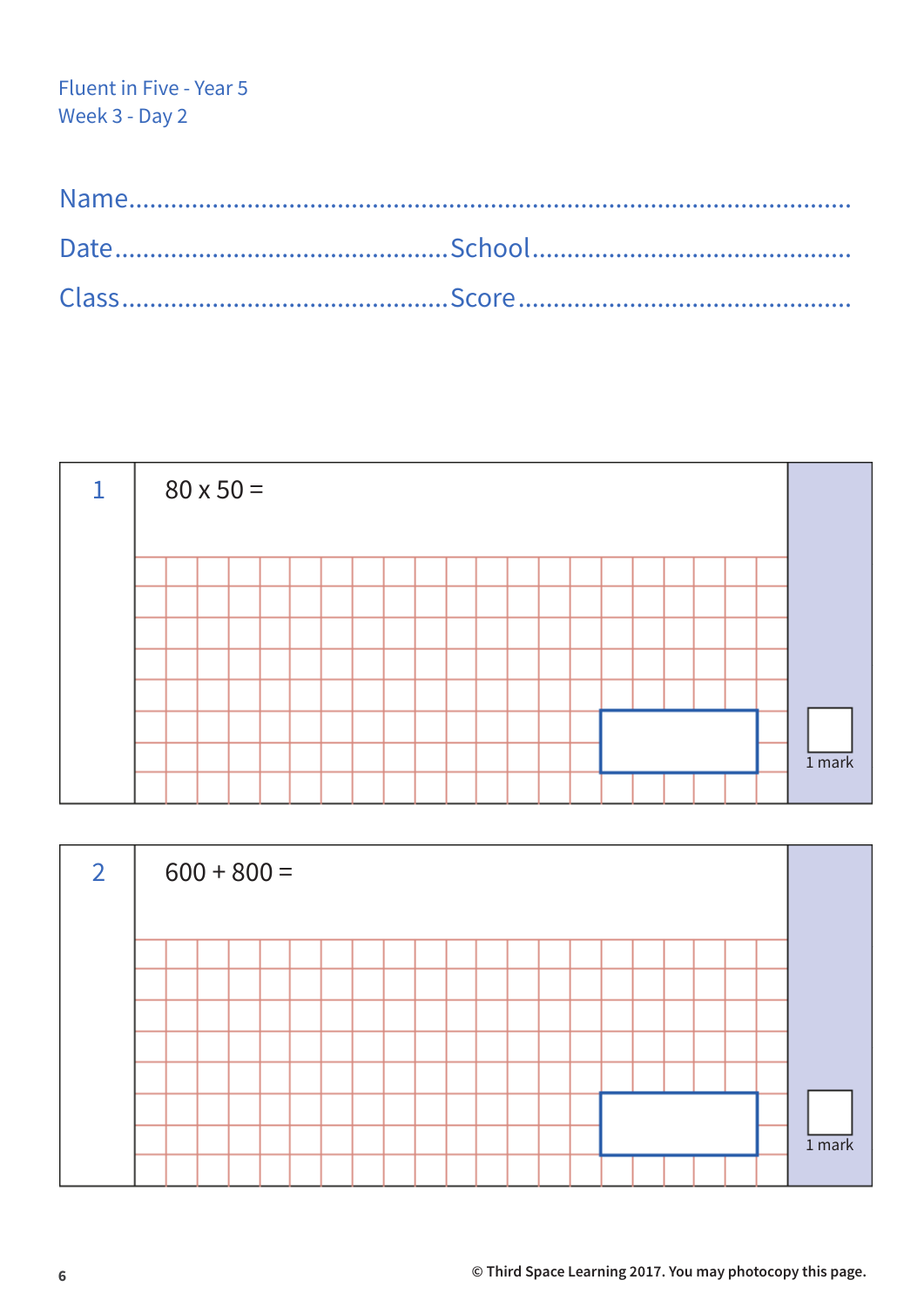| $\overline{3}$ |             |  |         |  |  |  |  |  |  |  |  |                     |
|----------------|-------------|--|---------|--|--|--|--|--|--|--|--|---------------------|
|                |             |  |         |  |  |  |  |  |  |  |  |                     |
|                |             |  | 8 3 5 6 |  |  |  |  |  |  |  |  |                     |
|                |             |  |         |  |  |  |  |  |  |  |  |                     |
|                |             |  |         |  |  |  |  |  |  |  |  |                     |
|                |             |  |         |  |  |  |  |  |  |  |  |                     |
|                |             |  |         |  |  |  |  |  |  |  |  |                     |
|                |             |  |         |  |  |  |  |  |  |  |  |                     |
|                |             |  |         |  |  |  |  |  |  |  |  |                     |
|                |             |  |         |  |  |  |  |  |  |  |  | <b>I</b> mark       |
|                |             |  |         |  |  |  |  |  |  |  |  |                     |
|                |             |  |         |  |  |  |  |  |  |  |  |                     |
| $\overline{4}$ | $54 + 35 =$ |  |         |  |  |  |  |  |  |  |  |                     |
|                |             |  |         |  |  |  |  |  |  |  |  |                     |
|                |             |  |         |  |  |  |  |  |  |  |  |                     |
|                |             |  |         |  |  |  |  |  |  |  |  |                     |
|                |             |  |         |  |  |  |  |  |  |  |  |                     |
|                |             |  |         |  |  |  |  |  |  |  |  |                     |
|                |             |  |         |  |  |  |  |  |  |  |  |                     |
|                |             |  |         |  |  |  |  |  |  |  |  |                     |
|                |             |  |         |  |  |  |  |  |  |  |  |                     |
|                |             |  |         |  |  |  |  |  |  |  |  | $\overline{1}$ mark |

| $5\overline{)}$ | $8,436 + 1,387 =$ |          |
|-----------------|-------------------|----------|
|                 |                   |          |
|                 |                   |          |
|                 |                   |          |
|                 |                   |          |
|                 |                   |          |
|                 |                   |          |
|                 |                   | $1$ mark |
|                 |                   |          |

**© Third Space Learning 2017. You may photocopy this page. 7**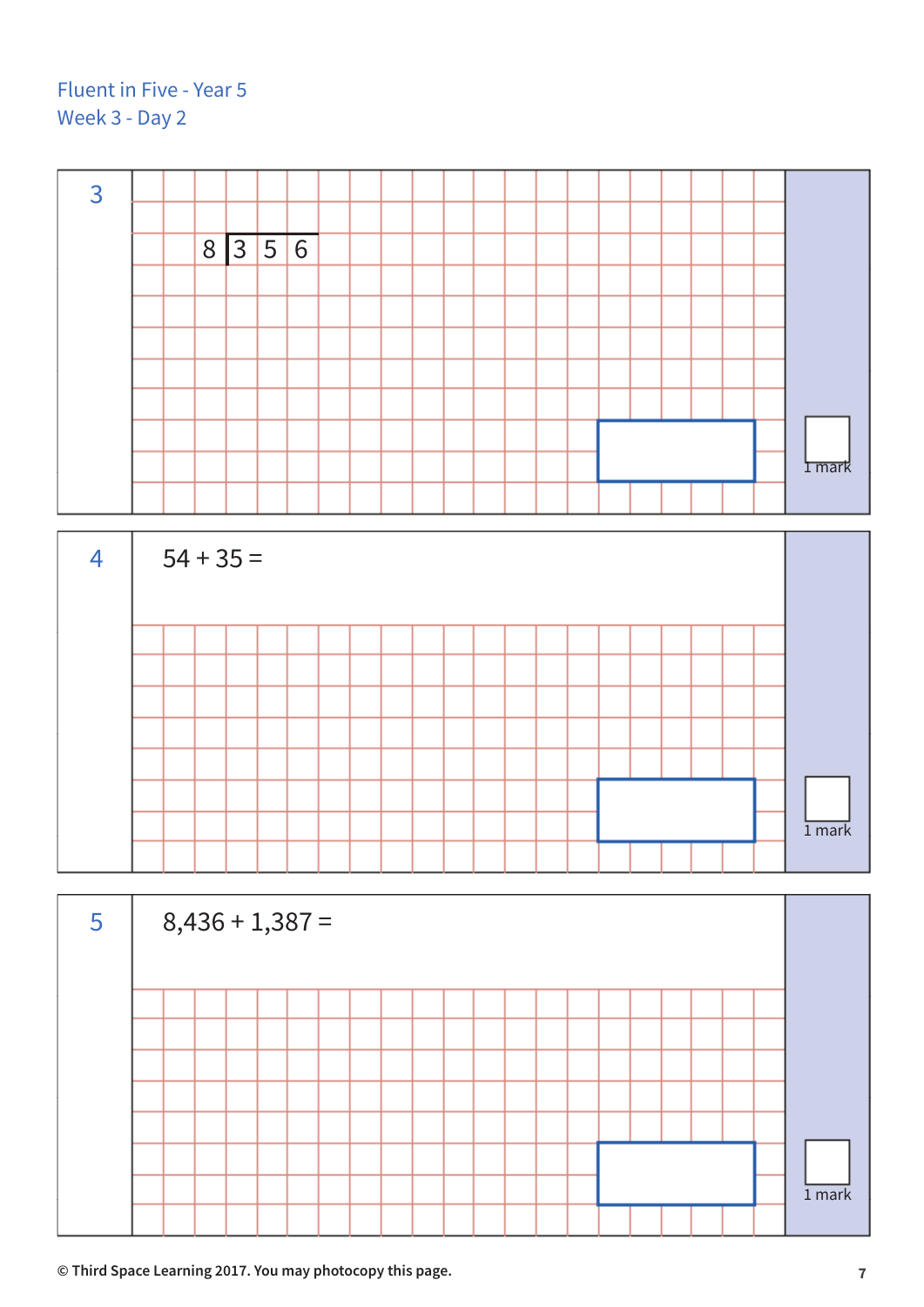#### Answer Sheet

- 1.  $80 \times 50 = 4,000$  (M)
- 2.  $600 + 800 = 1,400$  (M)
- 3.  $356 \div 8 = 44$  **r** 4 or 44.5
- 4. 54 + 35 = **89** (M)
- 5. 8,436 + 1,387 = **9,823** (W)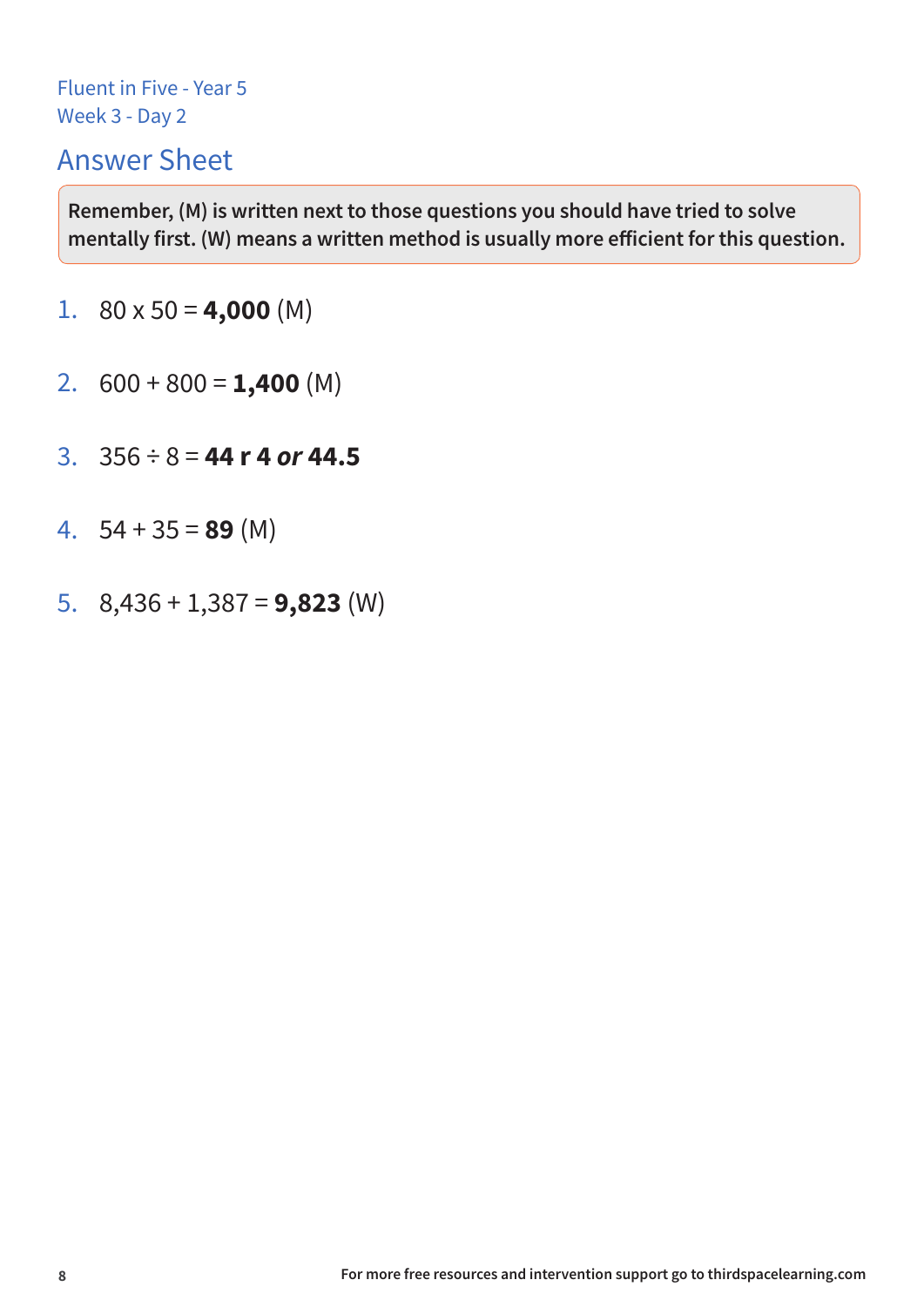

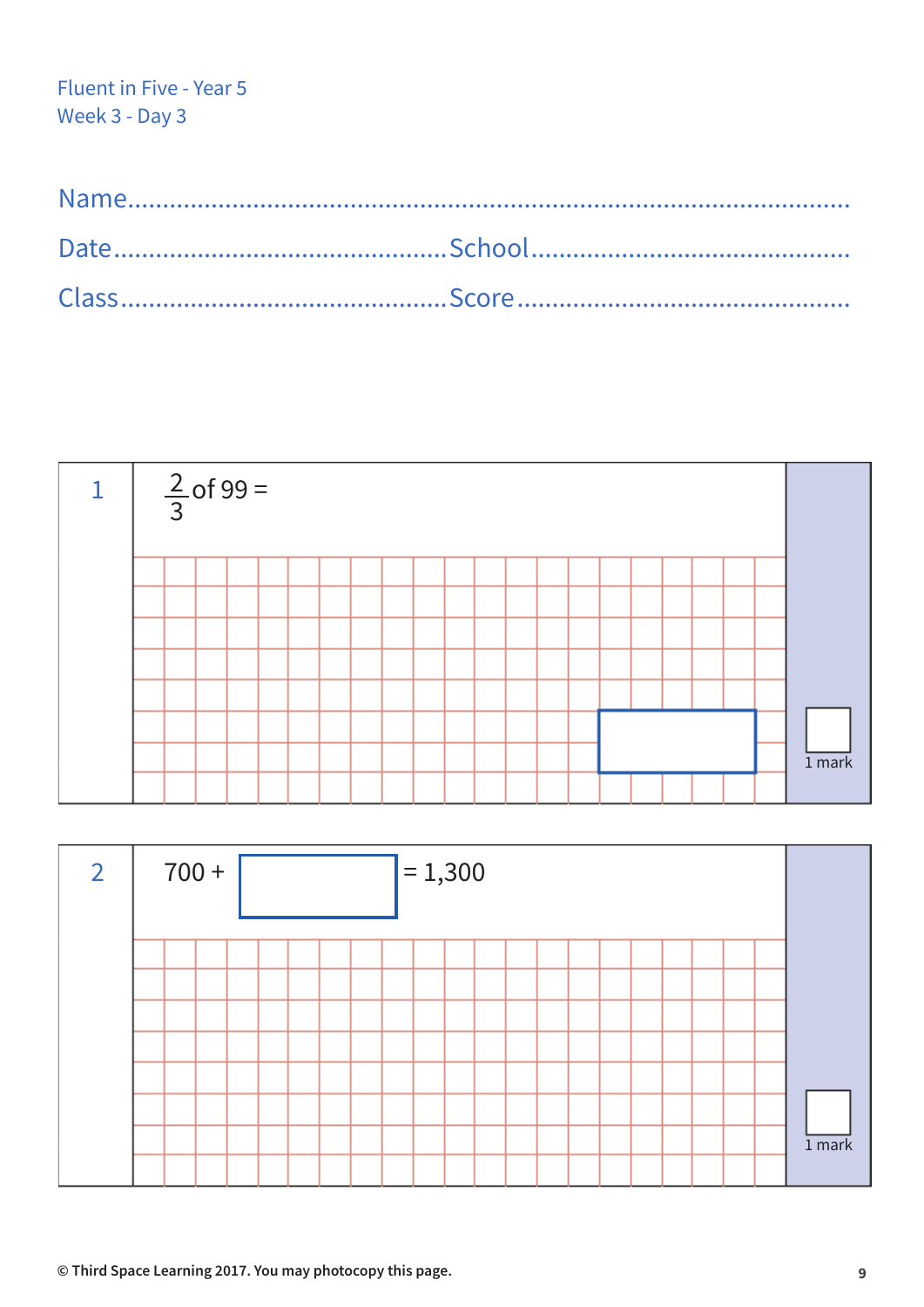



| $-5$ | $873 \times 8 =$ |  |  |  |  |  |  |  |  |  |          |
|------|------------------|--|--|--|--|--|--|--|--|--|----------|
|      |                  |  |  |  |  |  |  |  |  |  |          |
|      |                  |  |  |  |  |  |  |  |  |  |          |
|      |                  |  |  |  |  |  |  |  |  |  |          |
|      |                  |  |  |  |  |  |  |  |  |  |          |
|      |                  |  |  |  |  |  |  |  |  |  |          |
|      |                  |  |  |  |  |  |  |  |  |  |          |
|      |                  |  |  |  |  |  |  |  |  |  | $1$ mark |
|      |                  |  |  |  |  |  |  |  |  |  |          |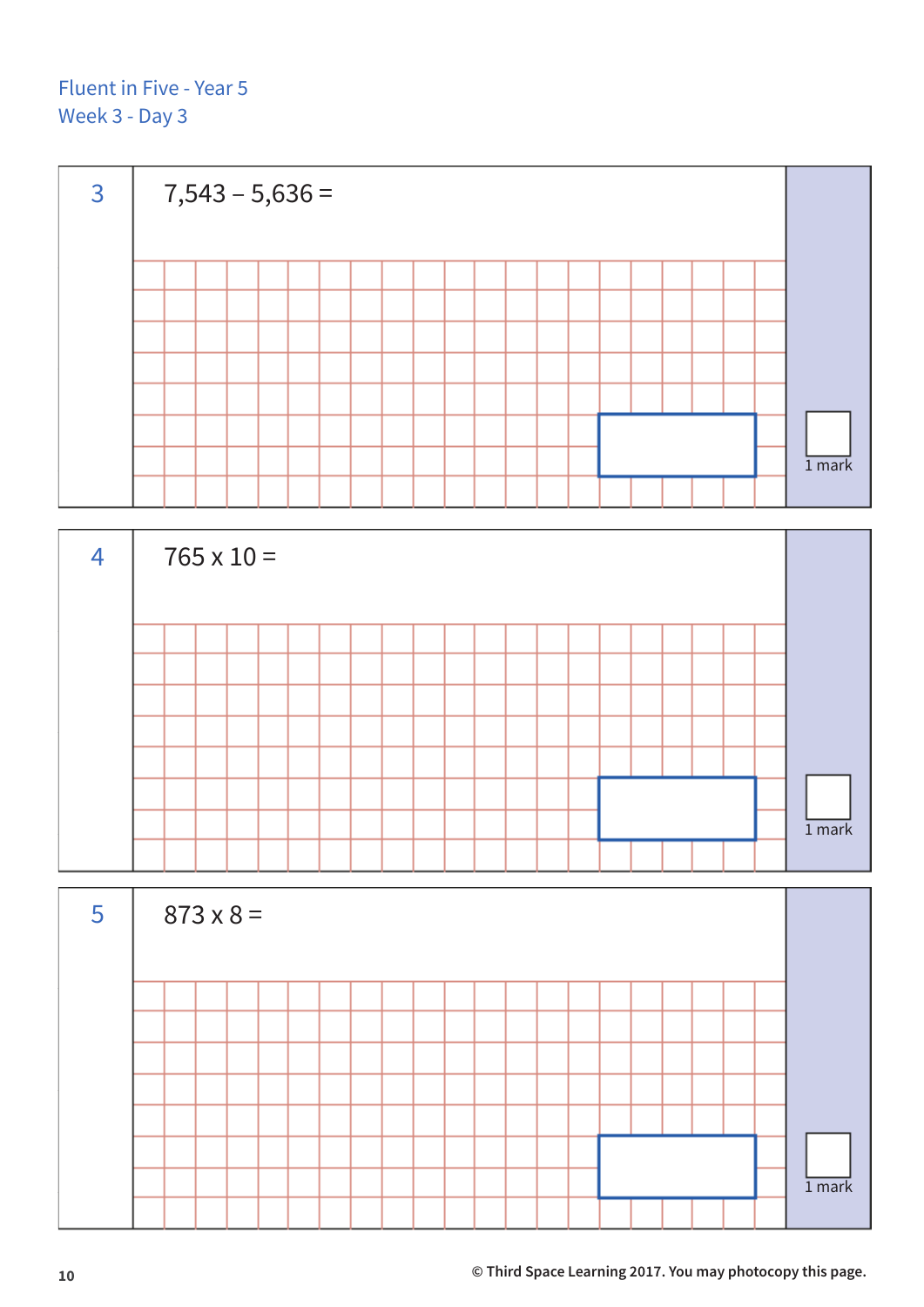#### Answer Sheet

1. 
$$
\frac{2}{3}
$$
 of 99 = **66** (M)

- 2.  $700 + 600 = 1,300$  (M)
- 3. 7,543 5,636 = **1,907** (W)
- 4. 765 x 10 = **7,650** (M)
- 5.  $873 \times 8 = 6,984$  (W)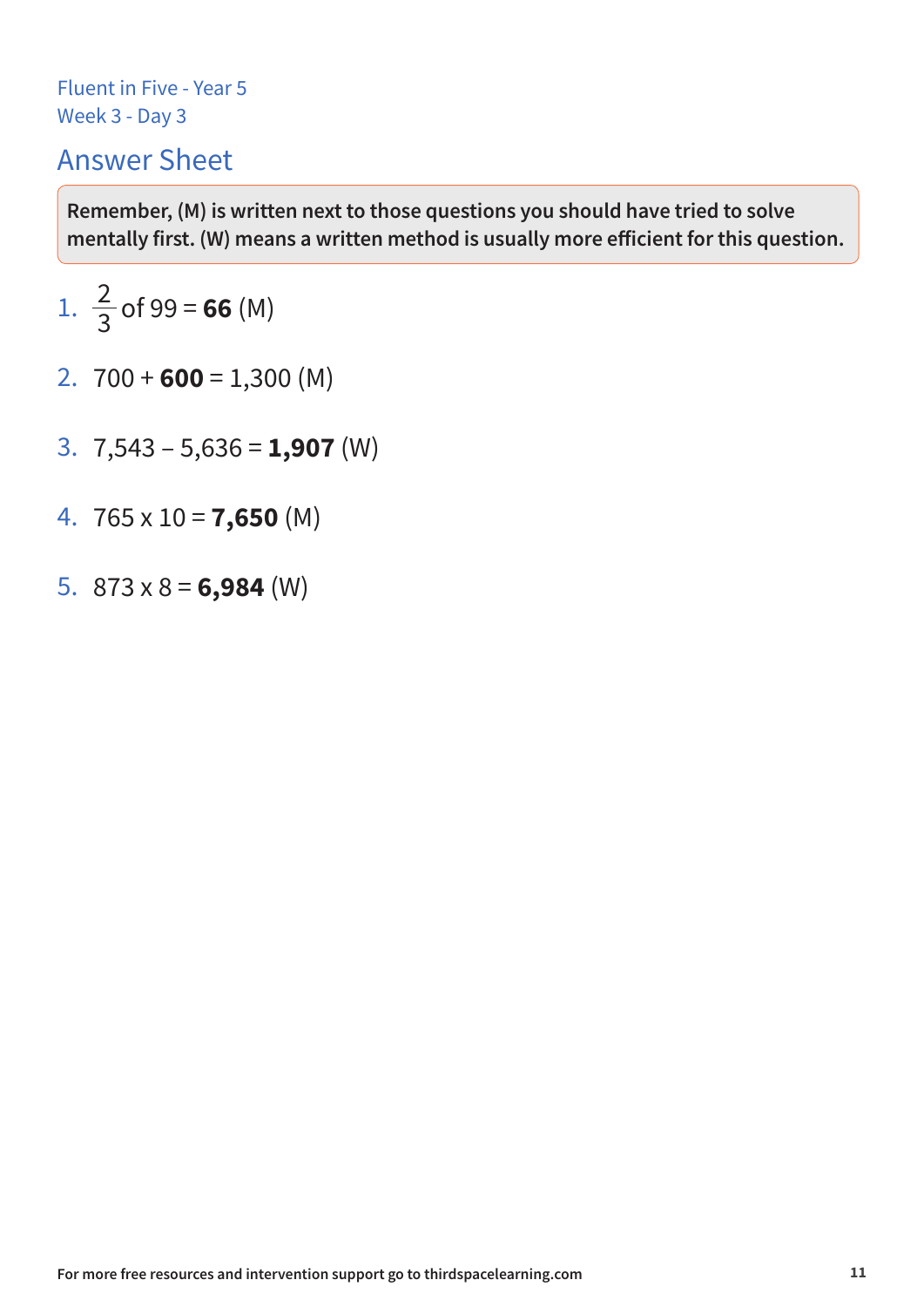| $\mathbf{1}$ | $30 \times 70 =$ |          |
|--------------|------------------|----------|
|              |                  |          |
|              |                  |          |
|              |                  |          |
|              |                  |          |
|              |                  |          |
|              |                  |          |
|              |                  |          |
|              |                  | $1$ mark |
|              |                  |          |

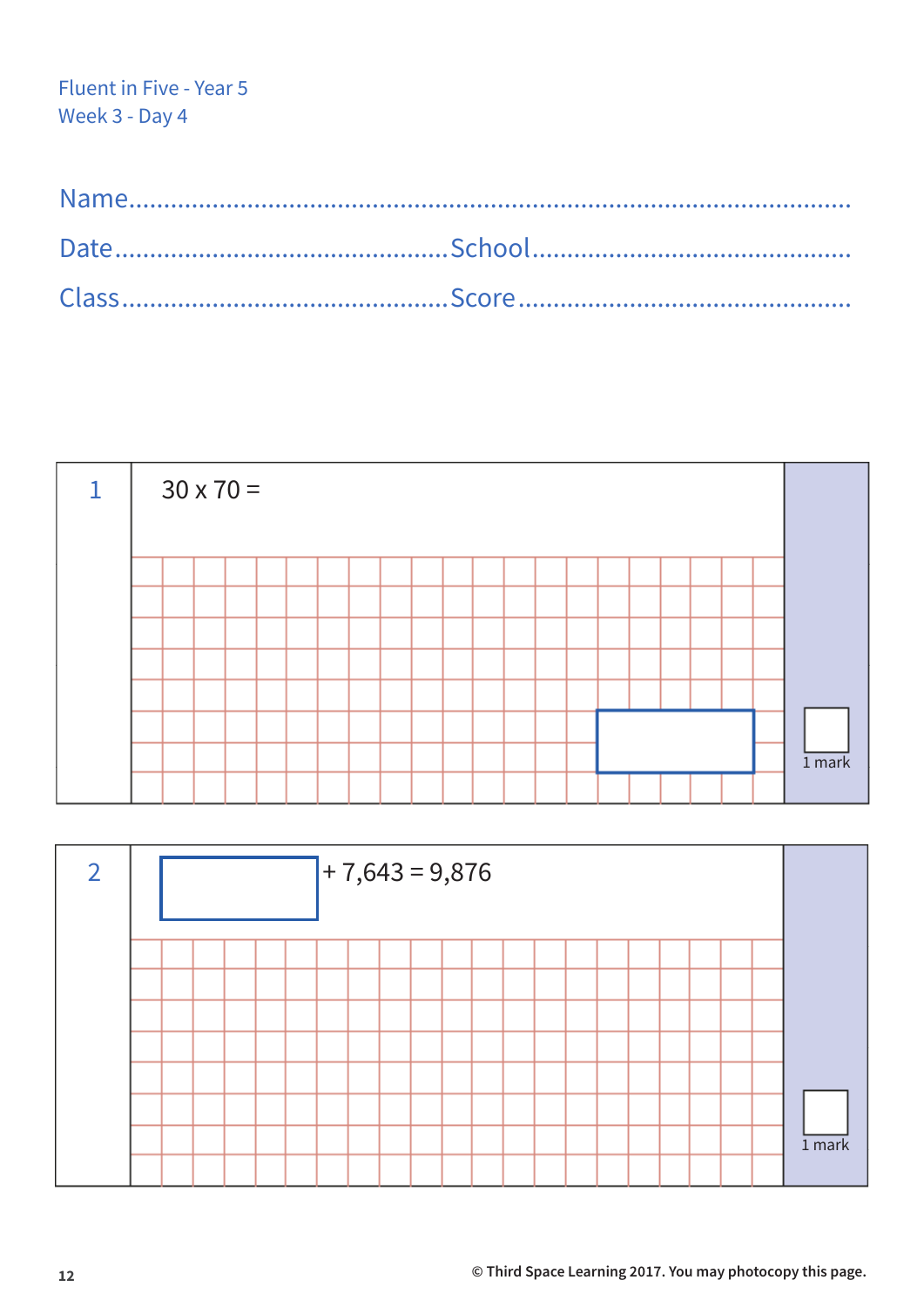



| $5\overline{)}$ | $678 + 400 =$ |  |  |  |  |  |  |  |  |  |                   |
|-----------------|---------------|--|--|--|--|--|--|--|--|--|-------------------|
|                 |               |  |  |  |  |  |  |  |  |  |                   |
|                 |               |  |  |  |  |  |  |  |  |  |                   |
|                 |               |  |  |  |  |  |  |  |  |  |                   |
|                 |               |  |  |  |  |  |  |  |  |  |                   |
|                 |               |  |  |  |  |  |  |  |  |  |                   |
|                 |               |  |  |  |  |  |  |  |  |  |                   |
|                 |               |  |  |  |  |  |  |  |  |  | 1 <sub>mark</sub> |
|                 |               |  |  |  |  |  |  |  |  |  |                   |

**© Third Space Learning 2017. You may photocopy this page. 13**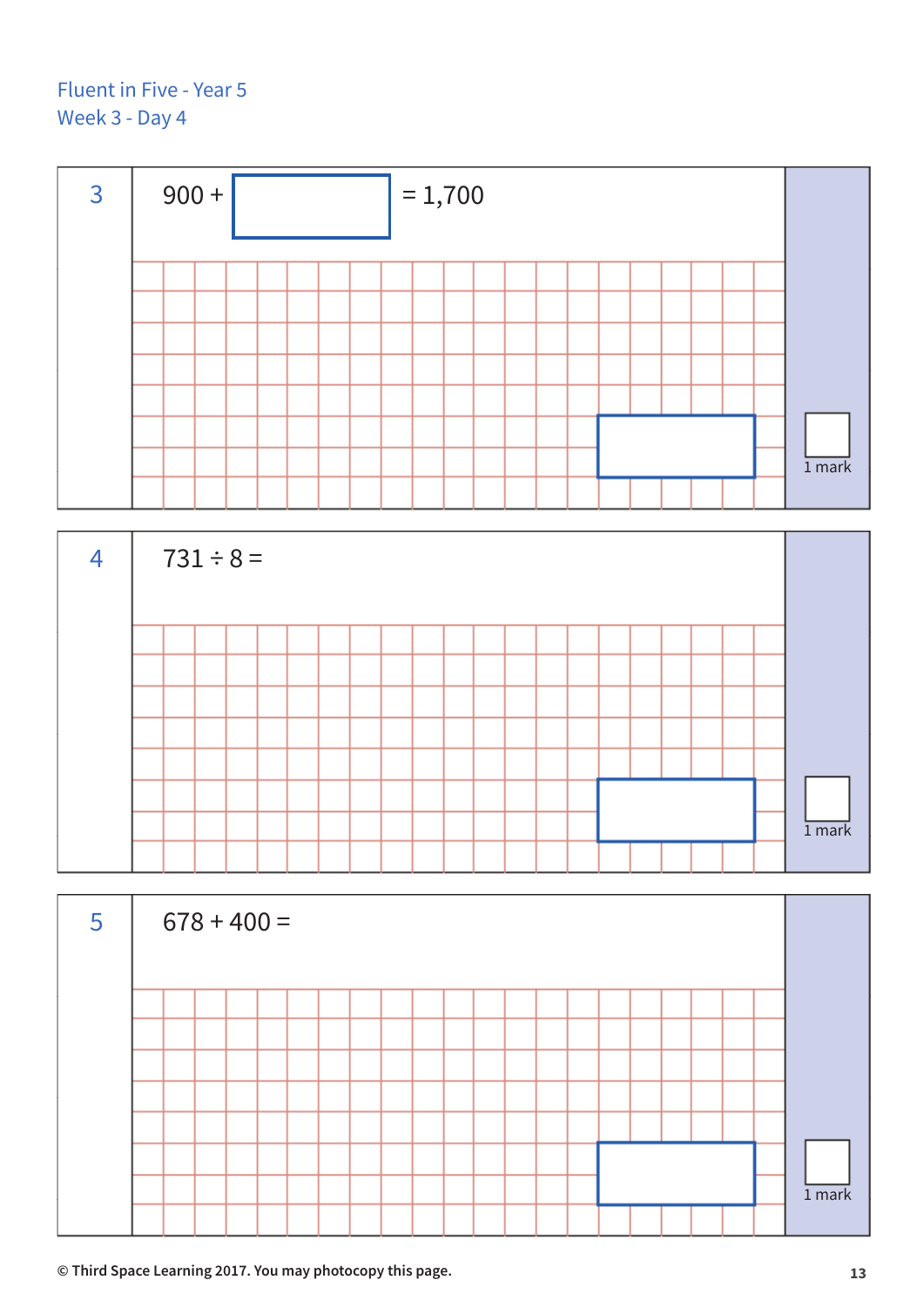#### Answer Sheet

- 1.  $30 \times 70 = 2,100$  (M)
- 2. **2,233** + 7,643 = 9,876 (W)
- 3.  $900 + 800 = 1,700$  (M)
- 4.  $731 \div 8 = 91$  r 3 or  $91 \frac{3}{8}$  (W) **3 8**
- 5.  $678 + 400 = 1,078$  (M)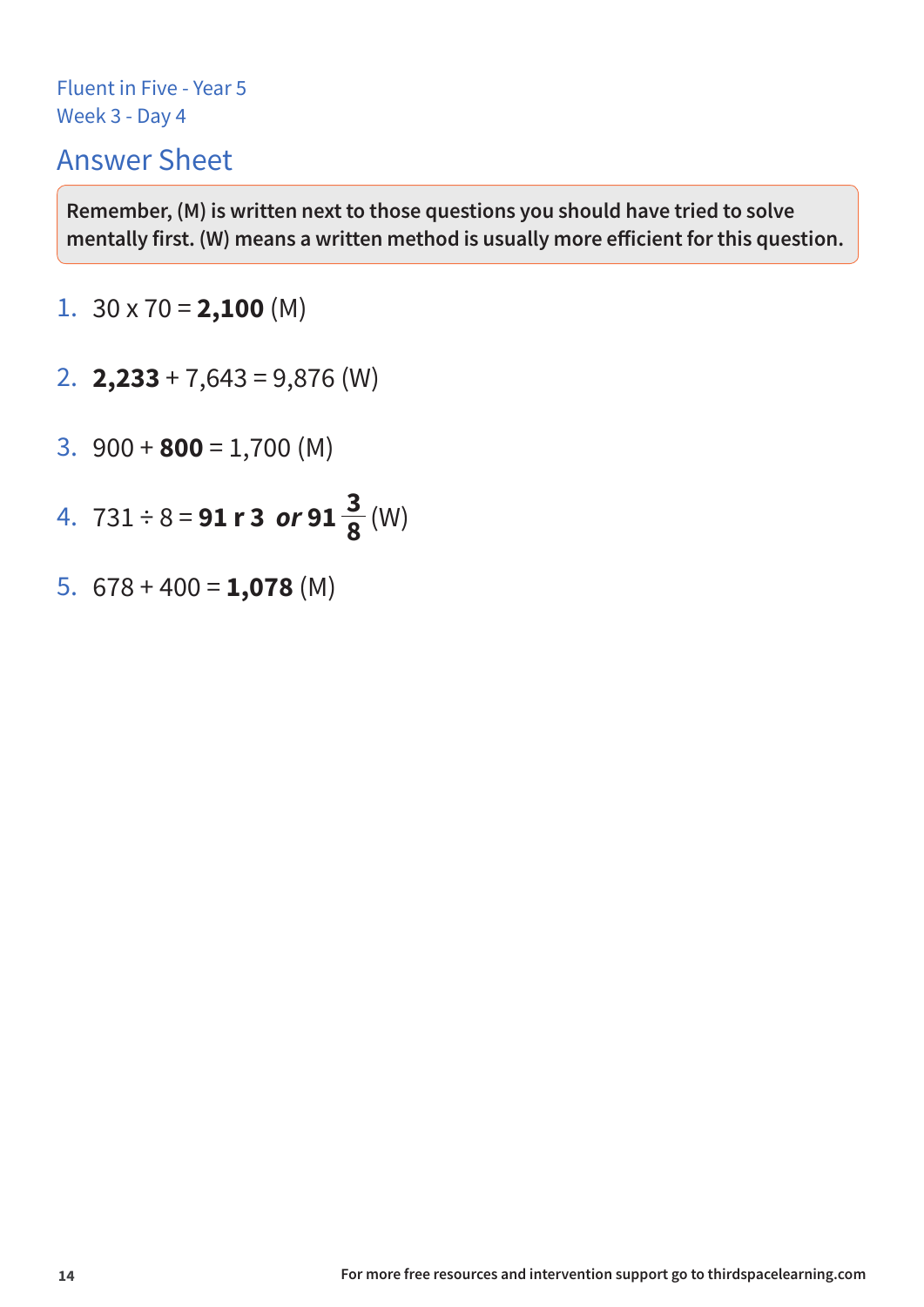| 1 |  | $70 \times 7 =$ |  |  |  |  |  |  |  |  |  |          |
|---|--|-----------------|--|--|--|--|--|--|--|--|--|----------|
|   |  |                 |  |  |  |  |  |  |  |  |  |          |
|   |  |                 |  |  |  |  |  |  |  |  |  |          |
|   |  |                 |  |  |  |  |  |  |  |  |  |          |
|   |  |                 |  |  |  |  |  |  |  |  |  |          |
|   |  |                 |  |  |  |  |  |  |  |  |  |          |
|   |  |                 |  |  |  |  |  |  |  |  |  |          |
|   |  |                 |  |  |  |  |  |  |  |  |  |          |
|   |  |                 |  |  |  |  |  |  |  |  |  | $1$ mark |
|   |  |                 |  |  |  |  |  |  |  |  |  |          |

| $\overline{2}$ | $6,657 \times 8 =$ |  |  |  |  |  |  |  |  |  |          |
|----------------|--------------------|--|--|--|--|--|--|--|--|--|----------|
|                |                    |  |  |  |  |  |  |  |  |  |          |
|                |                    |  |  |  |  |  |  |  |  |  |          |
|                |                    |  |  |  |  |  |  |  |  |  |          |
|                |                    |  |  |  |  |  |  |  |  |  |          |
|                |                    |  |  |  |  |  |  |  |  |  |          |
|                |                    |  |  |  |  |  |  |  |  |  |          |
|                |                    |  |  |  |  |  |  |  |  |  | $1$ mark |
|                |                    |  |  |  |  |  |  |  |  |  |          |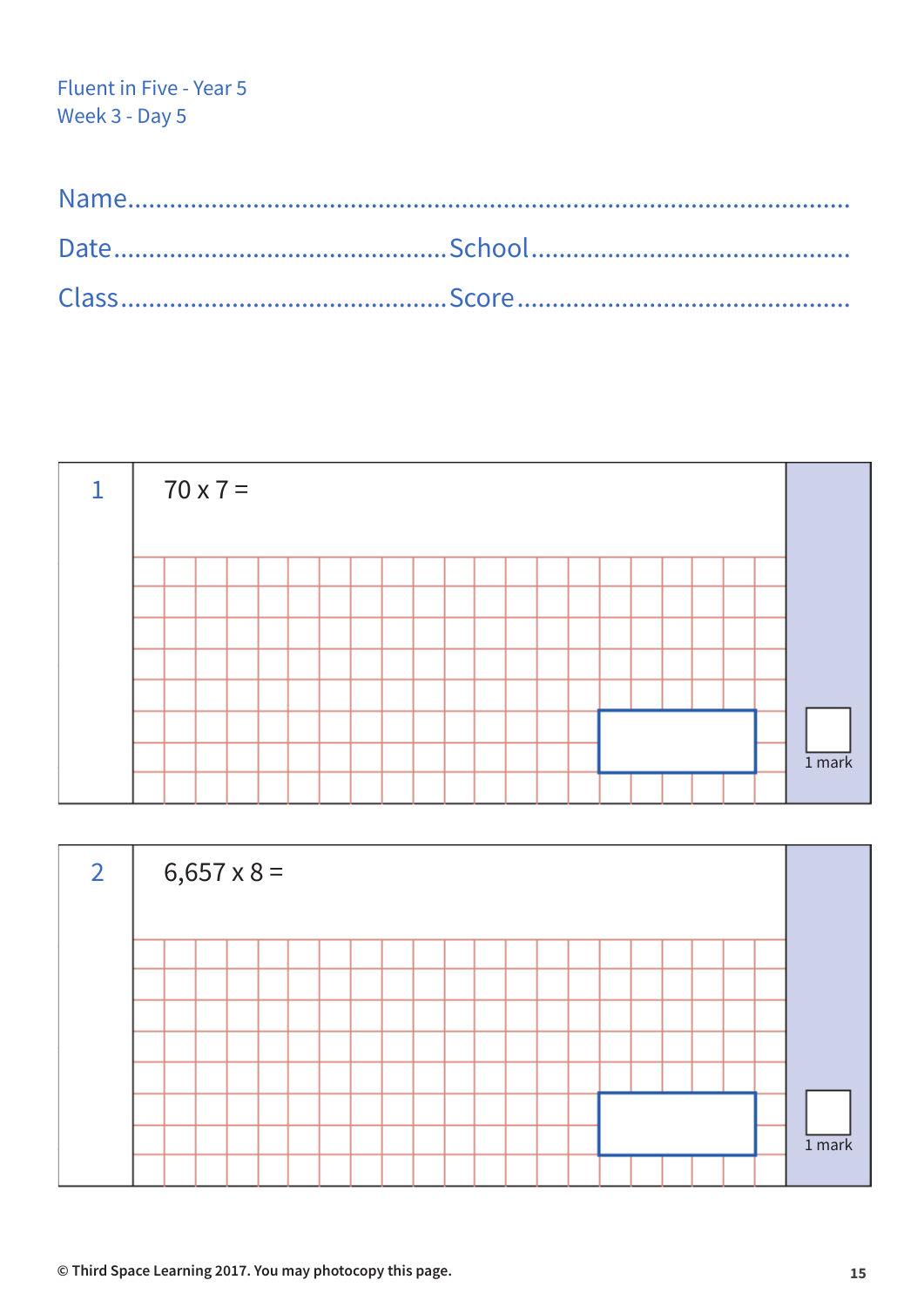

| $\overline{4}$ |  | $60 \times 50 =$ |  |  |  |  |  |  |  |  |          |
|----------------|--|------------------|--|--|--|--|--|--|--|--|----------|
|                |  |                  |  |  |  |  |  |  |  |  |          |
|                |  |                  |  |  |  |  |  |  |  |  |          |
|                |  |                  |  |  |  |  |  |  |  |  |          |
|                |  |                  |  |  |  |  |  |  |  |  |          |
|                |  |                  |  |  |  |  |  |  |  |  |          |
|                |  |                  |  |  |  |  |  |  |  |  |          |
|                |  |                  |  |  |  |  |  |  |  |  |          |
|                |  |                  |  |  |  |  |  |  |  |  | $1$ mark |
|                |  |                  |  |  |  |  |  |  |  |  |          |

| $5\overline{)}$ | $607 \div 8 =$ |  |  |  |  |  |  |  |  |  |          |
|-----------------|----------------|--|--|--|--|--|--|--|--|--|----------|
|                 |                |  |  |  |  |  |  |  |  |  |          |
|                 |                |  |  |  |  |  |  |  |  |  |          |
|                 |                |  |  |  |  |  |  |  |  |  |          |
|                 |                |  |  |  |  |  |  |  |  |  |          |
|                 |                |  |  |  |  |  |  |  |  |  |          |
|                 |                |  |  |  |  |  |  |  |  |  |          |
|                 |                |  |  |  |  |  |  |  |  |  | $1$ mark |
|                 |                |  |  |  |  |  |  |  |  |  |          |